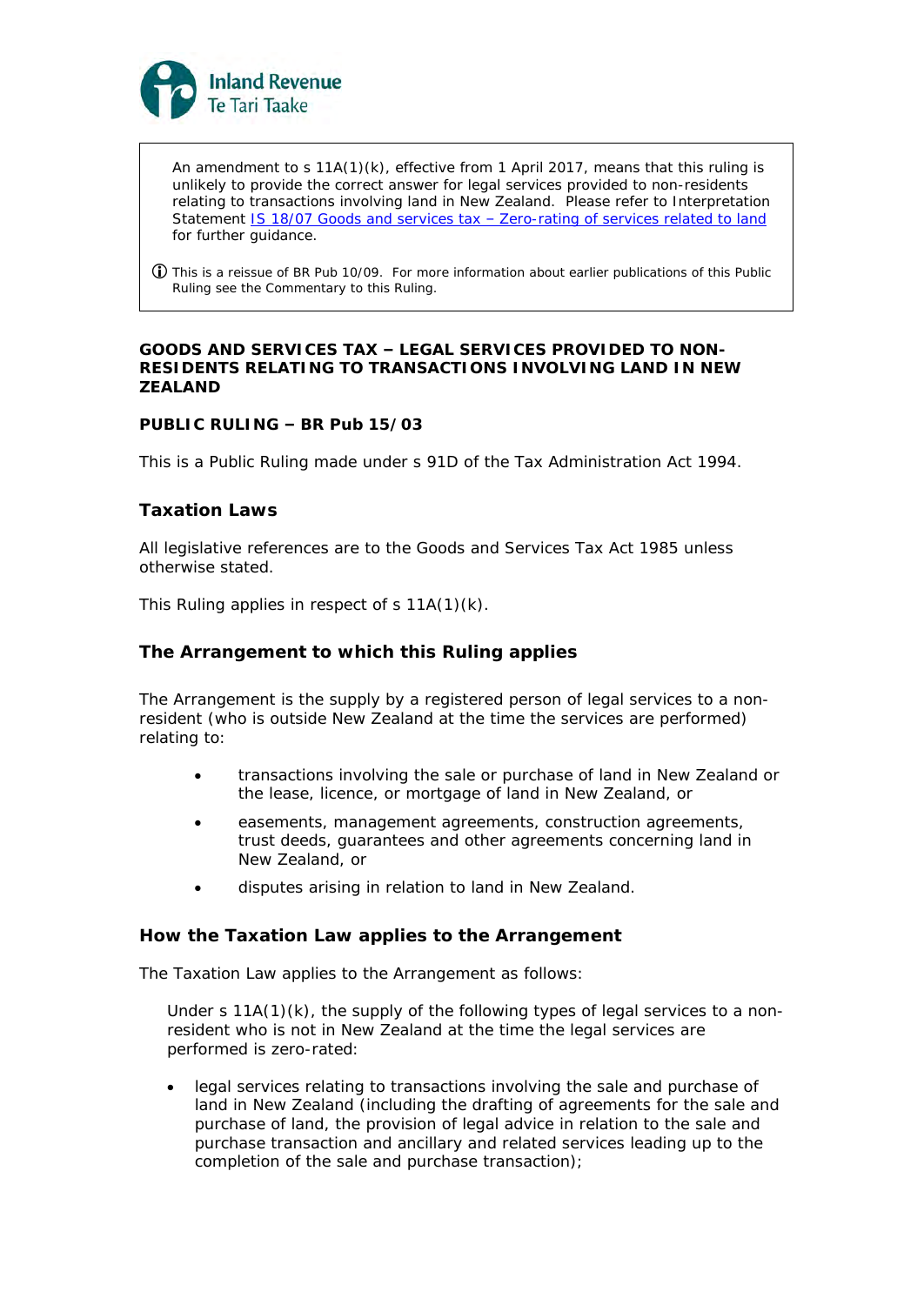- legal services relating to transactions involving the lease, licence or mortgage of land in New Zealand;
- legal services relating to easements, management agreements, construction agreements, trust deeds, guarantees and other agreements relating to land in New Zealand; and
- legal services relating to disputes arising in relation to land in New Zealand (including drafting court documents, court appearances, representation in negotiations and settlements and general advice in relation to such disputes).

## **The period for which this Ruling applies**

This Ruling will apply for an indefinite period beginning on 24 May 2015.

This Ruling is signed by me on 4 March 2015.

**Susan Price** Director, Public Rulings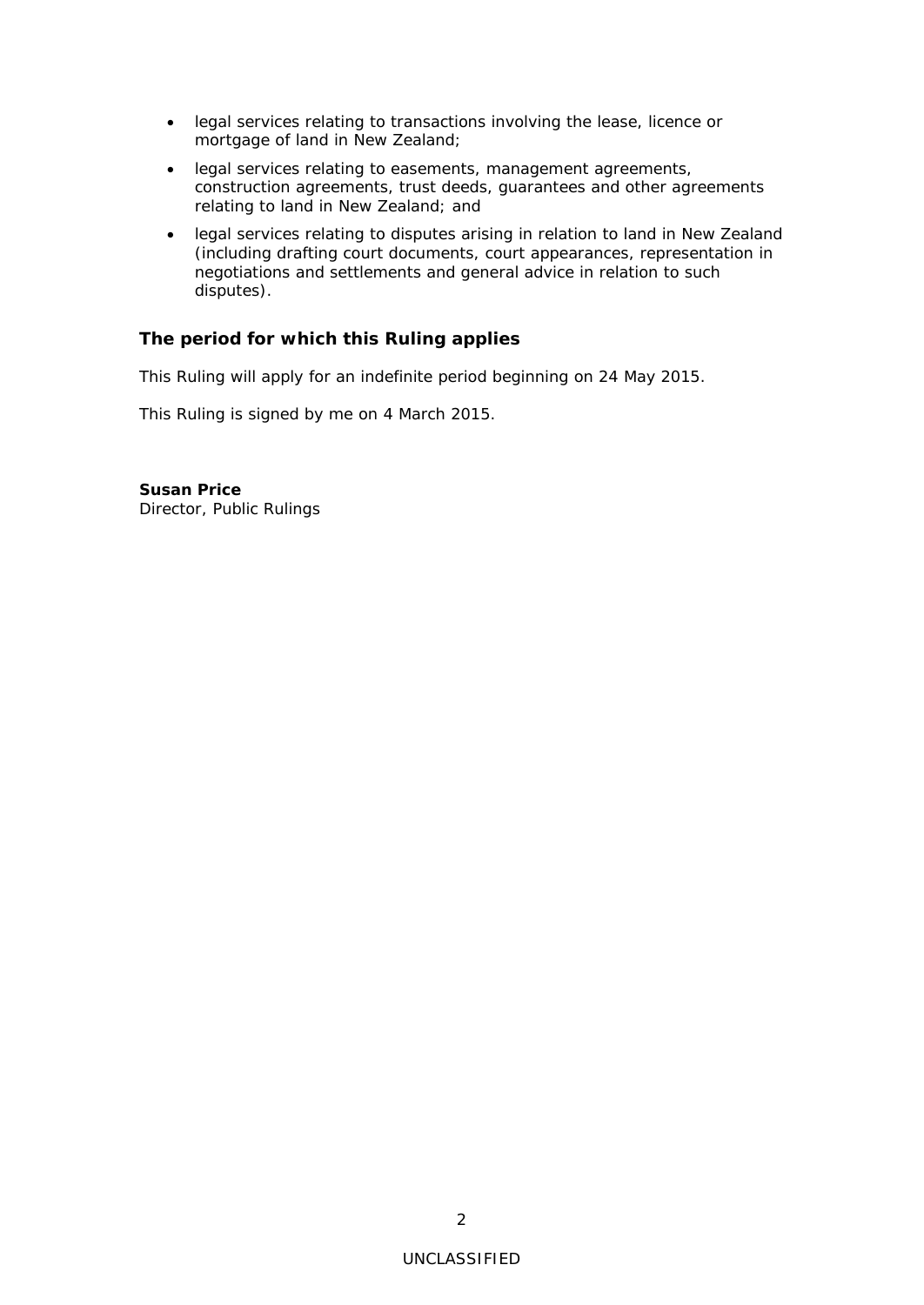### **COMMENTARY ON PUBLIC RULING BR PUB 15/03**

This commentary is not a legally binding statement. The commentary is intended to help readers understand and apply the conclusions reached in Public Ruling BR Pub 15/03 (the Ruling).

Legislative references are to the Goods and Services Tax Act 1985 unless otherwise stated. Relevant legislative provisions are reproduced in the Appendix to this commentary.

## **Contents**

### <span id="page-2-0"></span>**Summary**

1. Services supplied to a person who is a non-resident, and who is outside New Zealand at the time the services are performed, will be zero-rated under s 11A(1)(k) provided that the services are not directly in connection with land situated in New Zealand or any improvement to the land.

#### 2. The following principles on the interpretation of the phrase "directly in connection with" can be drawn from case law:

- Whether there is sufficient relationship between two things, so as to be "in connection with" each other, is a matter of fact and degree and impression and the evaluation of whether there is a sufficient relationship between these two things requires a common sense assessment of the factual situation. Each case depends on its own facts and the particular statute under consideration.
- The inclusion of the word "directly" in section  $11A(1)(k)(i)$  indicates that a close connection would be required between a service and land for the service to be regarded as a service that is supplied "directly in connection with" the land.
- Although there must be a direct relationship between the service and the property, for the service to be directly in connection with that property, the non-resident to whom the service is provided need not own or be entitled to the use or possession of the particular property.
- Services that are "directly in connection with" land clearly include services that have a physical effect on the land, such as gardening or repairs to improvements to land.
- Services that merely bring about or facilitate a transaction that has direct effect on land and which are one step removed from a transaction that has a direct effect on the land are not supplied "directly in connection with" the land. This though is a matter of fact and degree as discussed above.
- If the service could not have been performed but for the existence of the land, this may suggest that the service is supplied "directly in connection with" the land, but this factor is not conclusive.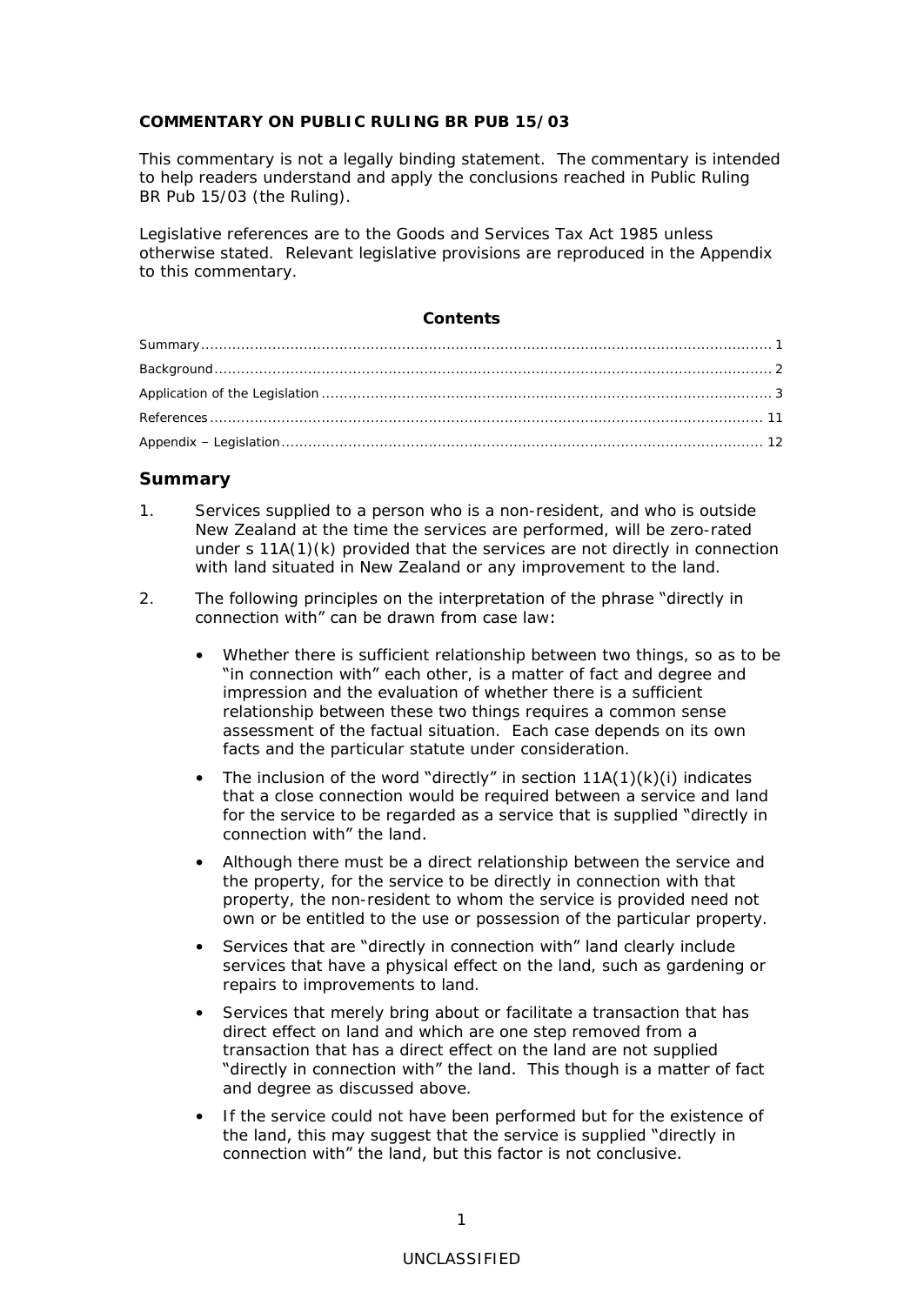- <span id="page-3-1"></span>3. Sections 11A(2), 11A(3) and 11A(3B) are relevant when considering whether a person is outside New Zealand or whether the services are received in New Zealand.
- 4. Legal services of the type outlined in the Arrangement are not directly in connection with the land or improvements to the land. Rather they are either one step removed from the transaction that has a direct effect on the land, or ancillary to that transaction.

## <span id="page-3-0"></span>**Background**

- 5. BR Pub 15/03 is a reissue of BR Pub 10/09, which expires on 23 May 2015. This Ruling is essentially the same as BR Pub 10/09 and the original ruling, BR Pub 07/03. However, minor amendments have been made to reflect the introduction of s 11A(3B).
- 6. Under s 11A(1)(k), goods and services tax (GST) is chargeable at the rate of 0% on services supplied to a non-resident who is outside New Zealand at the time the services are performed. However, s 11A(1)(k) does not apply to services that are supplied "directly in connection with" land situated in New Zealand: s 11A(1)(k)(i)(A).
- 7. New Zealand legal firms may provide legal services to clients who are nonresidents and who are outside New Zealand at the time the services are performed. Such legal services could include:
	- legal services relating to transactions involving the sale and purchase of land in New Zealand (including the drafting of agreements for sale and purchase of land, the provision of general legal advice in relation to the sale and purchase transaction and ancillary or related services leading up to the completion of the sale and purchase transaction);
	- legal services relating to transactions involving the lease, licence or mortgage of land in New Zealand;
	- legal services relating to easements, management agreements, construction agreements, trust deeds, guarantees and other agreements in relation to land in New Zealand (including the drafting of documents and the provision of legal advice in relation to such transactions); and
	- legal services relating to disputes arising in relation to land in New Zealand (including drafting court documents, court appearances, representation in negotiations and settlements and the provision of general legal advice in relation to such disputes).
- 8. This ruling concerns the meaning of the phrase "directly in connection with" in s  $11A(1)(k)(i)$  and the degree of connection necessary between legal services and land in New Zealand before such services will be supplied "directly in connection with" land in New Zealand.
- 9. It is noted that the definition of "resident" in s 2 deems a person to be resident in New Zealand to the extent that the person carries on any taxable activity (or any other activity), while having any fixed or permanent place in New Zealand relating to that taxable activity (or other activity). Owning land in New Zealand can, in certain circumstances, therefore, affect the residence status of the purchaser. This Ruling does not consider the application of the residence provisions. Rather, it proceeds on the basis that the purchaser is non-resident.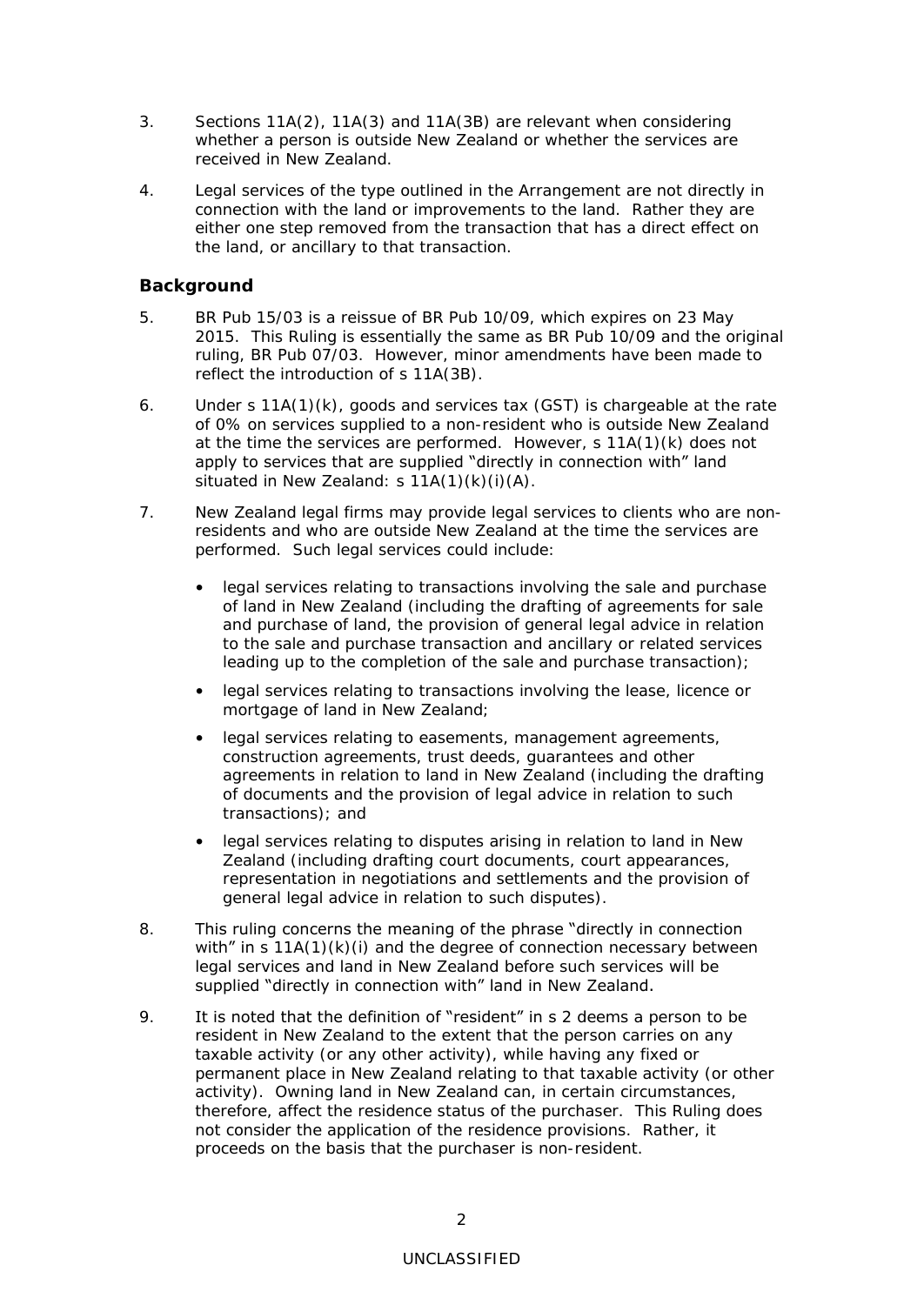## **Application of the Legislation**

…

### **Meaning of "directly in connection with"**

10. In *Case E84* (1982) 5 NZTC 59,441 at 59,446, Judge Bathgate discussed the meaning of the phrase "in connection with" in the context of the Income Tax Act 1976 in the following terms:

> …It is a matter of degree whether, on the interpretation of a particular statute, there is a sufficient relationship between subject and object to come within the words "in connection with" or not. **It is clear that no hard and fast rule can be or should be applied to the interpretation of the words "in connection with". Each case depends on its own facts** and the particular statute under consideration.

> Its proper interpretation depends on the context in which the phrase is used. It may mean "substantial relation in a practical business sense", or it may have a far more restricted meaning, depending on its context, ... [Emphasis added]

- 11. Judge Bathgate considered that it is a question of fact and degree and impression whether a sufficient relationship exists between two things for them to be "in connection with" each other. He held that the evaluation of whether two things are "in connection with" each other requires a common sense assessment of the factual situation.
- 12. However, in s  $11A(1)(k)(i)$  the phrase "in connection with" is qualified by the word "directly".
- 13. The interpretation of the phrase "directly in connection with" in the GST context was considered in *Auckland Regional Authority v CIR* (1994) 16 NZTC 11,080 (HC), *Wilson & Horton Ltd v CIR* (1994) 16 NZTC 11,221 (HC) (appealed as (1995) 17 NZTC 12,325 (CA)), *Case S88* (1996) 17 NZTC 7,551 (appealed as *CIR v Suzuki New Zealand Ltd* (2000) 19 NZTC 15,819 (HC) and (2001) 20 NZTC 17,096 (CA)), *Malololailai Interval Holidays New Zealand Ltd v CIR* (1997) 18 NZTC 13,137 (HC) and *Case T54* (1998) 18 NZTC 8,410. These cases illustrate how the phrase is to be interpreted in the context of  $s$  11A(1)(k)(i)(A).
- 14. The issue considered in the *Auckland Regional Authority* case was whether landing dues, terminal services charges and international garbage disposal charges levied by the ARA (the operator of Auckland International Airport) were paid for services that were supplied "directly in connection with" the service of international transportation. Barker J held that landing dues (which were paid for the use of runways, turnoffs, taxiways and holding bays) were supplied "directly in connection with" international transportation. This was because the service of international transportation could not be supplied without the provision of runways etc. However, he considered that the terminal services charge (which related to the use of terminals and equipment used for embarkation or disembarkation from international aircraft, maintenance and cleaning of luggage carousels, gate lounges, baggage makeup, distribution and storage areas) were "ancillary" to the supply of international transportation. This was in the sense of being secondary or subservient. Barker J also considered that the garbage disposal service was a separate service from the supply of international transportation services. That is, although an essential service, it was ancillary to the service of transportation.
- 15. The *Auckland Regional Authority* case is not directly on point. This is because it addresses the issue of whether two services are supplied "directly in connection with" each other, rather than whether a service is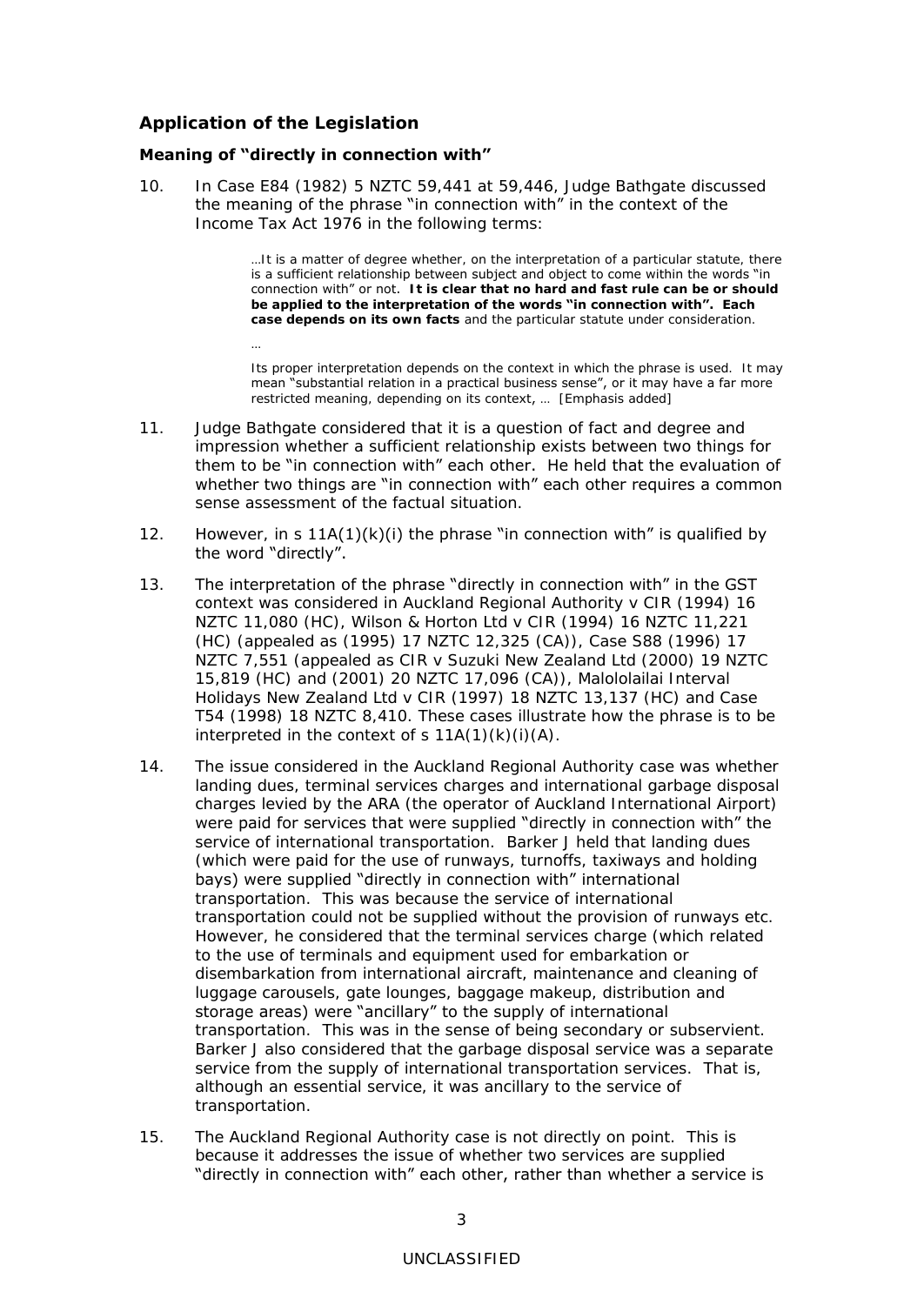supplied "directly in connection with" land or other goods in New Zealand. However, by analogy, the case suggests that a service would not necessarily be "in connection with" an item even if the service could not have been performed without the existence of that item.

- 16. In *Wilson & Horton* (HC), the issue was whether the supply of advertising space in a newspaper was "directly in connection with" the goods advertised. In the High Court, Hillyer J considered that the goods that were the subject of the advertising were "at least one step removed from the services supplied by the newspaper proprietor" (at 11,224). Therefore, the advertising services were not supplied "directly in connection with" land or any moveable personal property situated in New Zealand. Hillyer J saw a distinction between the painting of a vessel (which would be directly connected with the vessel) and services supplied to the passengers or crew of the vessel (which would not be directly connected with the vessel).
- 17. On appeal, it was accepted by both parties that the High Court's conclusion on this was correct. Therefore, this aspect of the High Court's judgment was not addressed by the Court of Appeal.
- 18. The legislation was amended to overturn the result in *Wilson & Horton*. The amendment was based on the Court of Appeal's interpretation of the **phrase "for and to"**, which was previously contained in s  $11(2)(e)$  (now  $s$  11A(1)(k)). However, the phrase "directly in connection with" was retained in the provision. This arguably suggests that the "one step removed" test applied by the High Court in *Wilson & Horton* reflects the intention of the legislation.
- 19. In *Case S88*, Judge Barber considered the phrase "directly in connection with" for an arrangement involving warranties on imported vehicles. The non-resident manufacturer (MC), from whom the importer (SNZ) purchased vehicles, provided a service warranty to SNZ under which it agreed to reimburse SNZ for certain repairs. SNZ on-sold the vehicles to a dealer, who in turn sold the vehicles to the public. The warranty given by SNZ was wider than the warranty that SNZ received from MC. If SNZ was required to reimburse the dealer for the cost of repairs covered by SNZ's warranty and the particular repairs were also within MC's warranty, SNZ would claim reimbursement from MC. The issue was whether the payment received from MC was for services supplied "directly in connection with … moveable personal property" (the vehicles) in New Zealand.
- 20. Judge Barber considered that the service provided by SNZ was the repair of the vehicles. This was carried out by the dealer on behalf of SNZ. He held that there was a direct relationship between the repair service and the vehicle. At 7,558, he noted that the repair service could not be performed but for the existence of the vehicle:

In my view, **the repair services effected by the dealer are directly in connection with the vehicles** originally manufactured by MC but which, at the time of repair, are owned by the customer as purchaser from the dealer. The latter has, shortly before, purchased the vehicle from the objector. The moveable personal property in question is the repaired vehicle. **There is a direct relationship or connection between the service of the repairs and the**  vehicle. Accordingly, the said "proviso" to s 11(2)(e) must apply to the facts of this case and prevent the objectors from relying on the zero-rating provisions of the s 11(2)(e). **The repair service could not be performed but for the existence of the vehicle.** The repairs were carried out for the objector (and others) which was carrying them out for MC (and others). **The objector was not merely arranging for the repairs to be carried out, but was responsible under warranty to make the repairs** — as was MC. That activity, or supply, meets the statutory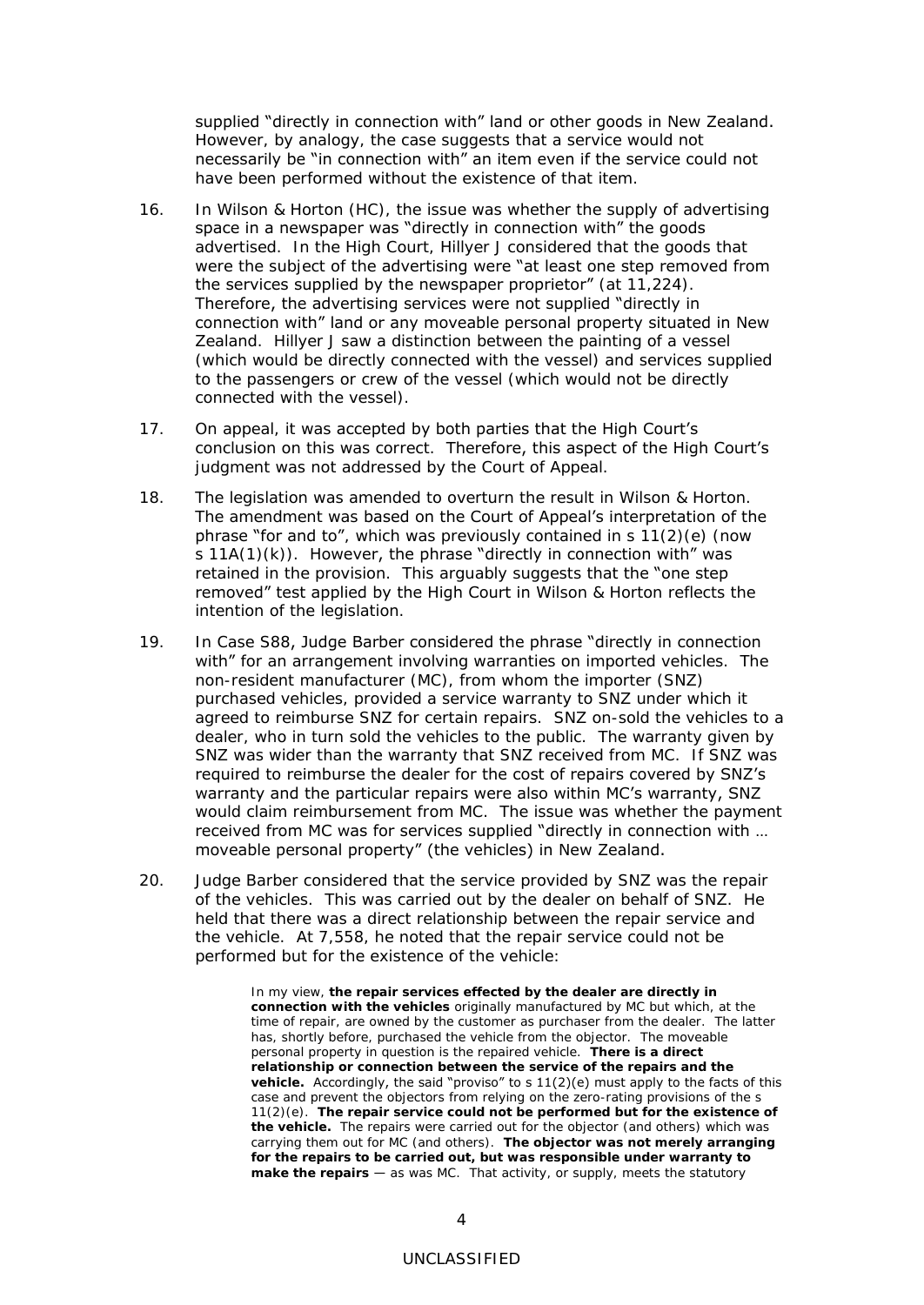nexus between goods and the service. **The service is the actual repair of vehicles even though that work was performed by a contractor — usually the dealer.**

I agree … that s 11(2)(e) requires the existence of a linkage between the nonresident for whom the services are supplied and the moveable personal property, situated in New Zealand, in relation to which the services are performed. However, there is no requirement in  $s 11(2)(e)$  or anywhere else, that at the time the services are performed, the moveable property must be owned by the non-resident person, or that the non-resident person must be entitled to use or possession of the property. [Emphasis added]

21. The High Court upheld Judge Barber's decision (*CIR v Suzuki New Zealand Ltd*). At 15,830, McGechan J considered that the repair services provided by the importer were analogous to the "painting the ship" example given in *Wilson & Horton*:

> I have no doubt that **repair services were carried out directly in connection with moveable personal property situated in New Zealand at the time the services were performed**. Quite simply, they were repairs carried out on cars within New Zealand. **The situation equates [to] "painting the ship". The nexus could not be closer.** … The duality involved is not prohibitive. … while there was one repair, it arose under and met two quite separate contracts with two different persons. So far as SMC is concerned, the repair was a service to SMC, quite irrespective of the other contract with an SNZ customer likewise discharged. I see no reason why a provision of services to SMC under one contract should be viewed differently because of provision of services to a customer under another. They are concurrent but different supplies. The facts that SMC is non-resident, and a non-owner, are of no present consequence given the way s 11(1)(e)(ii) is worded. [Emphasis added]

22. The Court of Appeal agreed that the repair services were supplied "directly in connection with" moveable personal property in New Zealand. Blanchard J, giving the judgment of the court, said at 17,102–17,103:

> **There is a nexus in both cases between the performance and the consideration given by the other party.** In the present case there is a more than sufficient financial and legal connection, as demonstrated by the evidence, between SMC's payments and the carrying out of the repairs on behalf of SNZ by its dealers. **The repairs may have been done for the customers**, in practical terms, under SNZ's standard warranty, **but they were also done for SMC under its warranty**.

It follows from what we have said that we also reject the argument, made in relation to s 11(2)(e), that the services were not supplied directly in connection with movable personal property situated in New Zealand. **The repair services were obviously supplied in relation to goods, namely motor vehicles, which were situated in New Zealand. The supply of repairs could hardly be more directly connected with the motor vehicles.** The fact that they may have no longer been owned by SMC or SNZ is irrelevant. Section 11(2)(e) therefore has no application. [Emphasis added]

- 23. In *Malololailai Interval Holidays*, a New Zealand company had supplied services relating to the marketing of timeshare interval holidays at a resort in Fiji to another New Zealand company. The issue was whether the marketing services were "supplied directly in connection with land, or any improvements thereto, situated outside New Zealand". If so, the services would be zero-rated under s  $11(2)(b)$  (now s  $11A(1)(e)$ ). As the phrase "directly in connection with" has the same meaning throughout s 11A (*Wilson & Horton* (HC) at 11,224), the *Malololailai* case is relevant to the interpretation of the phrase in the context of s  $11A(1)(k)(i)$ .
- 24. In *Malololailai* at 13,144, Neazor J referred to *Case E84*:

…

A good deal of the debate in that case about whether a narrow or wide interpretation of the statutory phrase was appropriate might have been seen as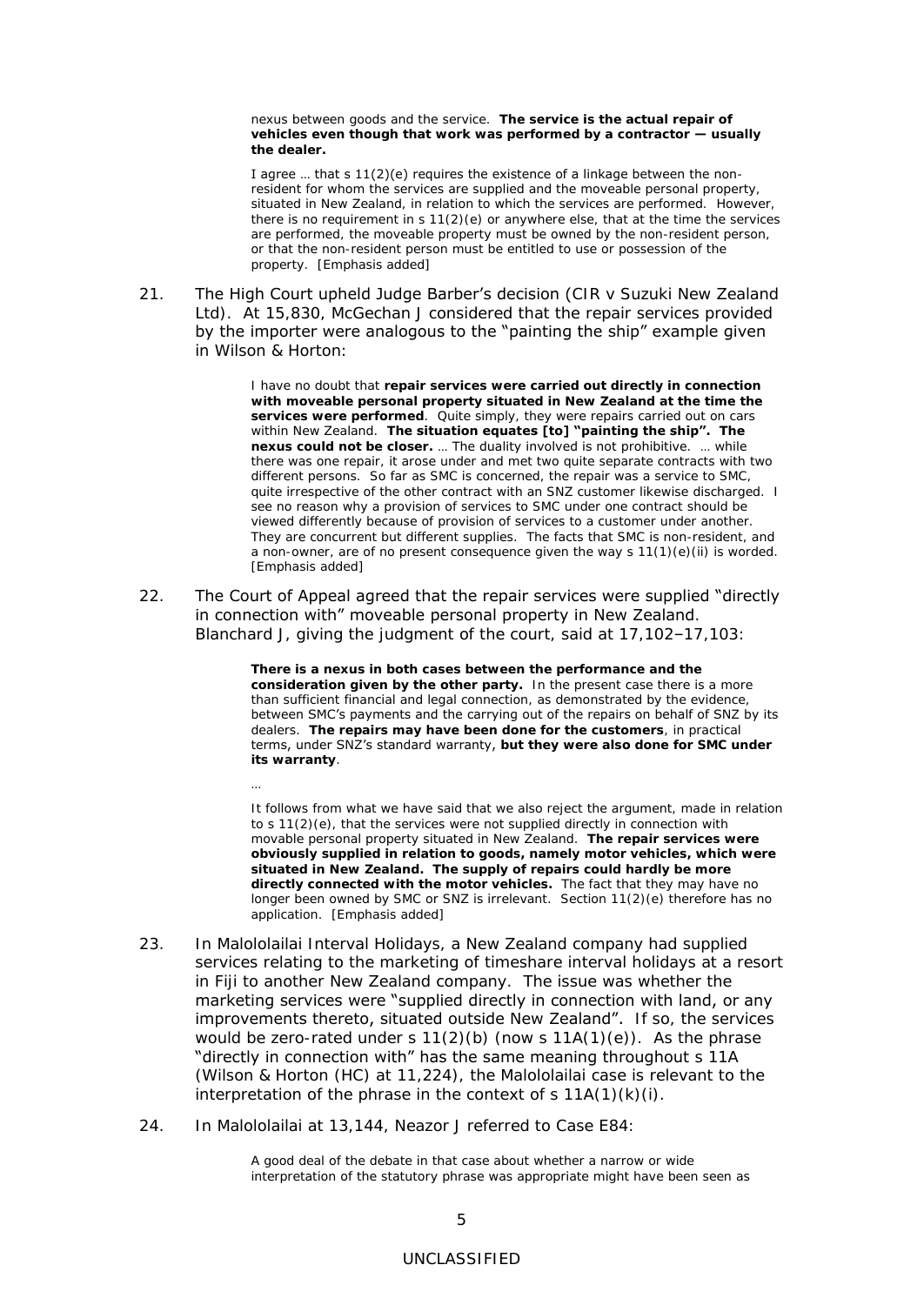unnecessary if the word "directly" had been used, as it is in s 11 of the *Goods and Services Tax Act* 1985.

- 25. These comments highlight the importance of the addition of the word "directly". The word "directly" narrows the scope of what might be considered to be "in connection with" the land and confirms that a direct relationship must exist between the relevant services and land.
- 26. The *Malololailai* case also confirms that the recipient of a service need not acquire a legal interest in land before the service can be "directly in connection with" the land. At 13,143 Neazor J commented:

It is not in my view necessary to consider the first point of Mr McLay's argument further than that, because the issue is not whether the purchaser acquires land or an interest in land, but whether the services provided by the marketer on behalf of the objector are "directly in connection with land", which may involve much less than acquiring an interest in the land. By way of example, the provision of gardening services would surely come within the statutory words.

27. Neazor J considered that a transaction between the New Zealand vendor and the purchaser of an interval holiday would be "directly in connection with" land outside New Zealand, but that the marketing services supplied by the marketing company (although essential to bring together the vendor and purchaser and although closely related to the sale and purchase transaction) were not "directly in connection with" the land. The marketing services merely facilitated a transaction that was directly connected to the land (the transaction between vendor and purchaser). At 13,146, Neazor J considered that (as with the advertising services in *Wilson & Horton*) the marketing services were one step removed from a transaction that directly related to the land:

> **I would regard the contractual transaction between [the New Zealand selling company] and the purchaser of an interval holiday as within the descriptive words "directly in connection with land or any improvement thereto"**, although that determination is not essential to this decision, but when attention is paid to the services supplied by [the marketing company] to [the NZ selling company] consider that those services are not within the statutory description. What [the marketing company] does is to advertise and promote interval holidays for [the NZ selling company] and negotiate the contract for individual holidays (including the consideration for that contract between the purchaser and [the NZ selling company]) up to the point where the contract is effected between those two parties.

The services provided by [the marketing company] are not *directly* in connection with the land or the improvements. The transaction of those considered which would be in that category is the transaction between [the NZ selling company] and the purchaser. **The transaction between [the marketing company] and [the NZ selling company] is one which brings about the transaction which has direct effect**, but in my view is of a kind to which *Hillyer* J's words may properly be applied — it is **one step removed from the direct transaction**.

If one of the analogies referred to needs to be chosen I would take that of the publication of advertisements in the *Wilson & Horton* case. The newspaper proprietor's services facilitated or opened the way to the transactions between vendor and purchaser, and that in my view is what [the marketing company] did, although it was more closely involved in the transaction to which the statutory words apply than the publisher of an advertisement would be. Nevertheless the transaction having direct effect was not that of the publisher, or in this case of the sales agent. [Emphasis added]

28. The *Malololailai* case was decided before the High Court and the Court of Appeal judgments in *Suzuki*. Although *Malololailai* was referred to in submissions to the High Court in *Suzuki*, the High Court did not discuss it in detail and the Court of Appeal did not refer to it. The Commissioner considers that the approach in *Malololailai* is consistent with the approach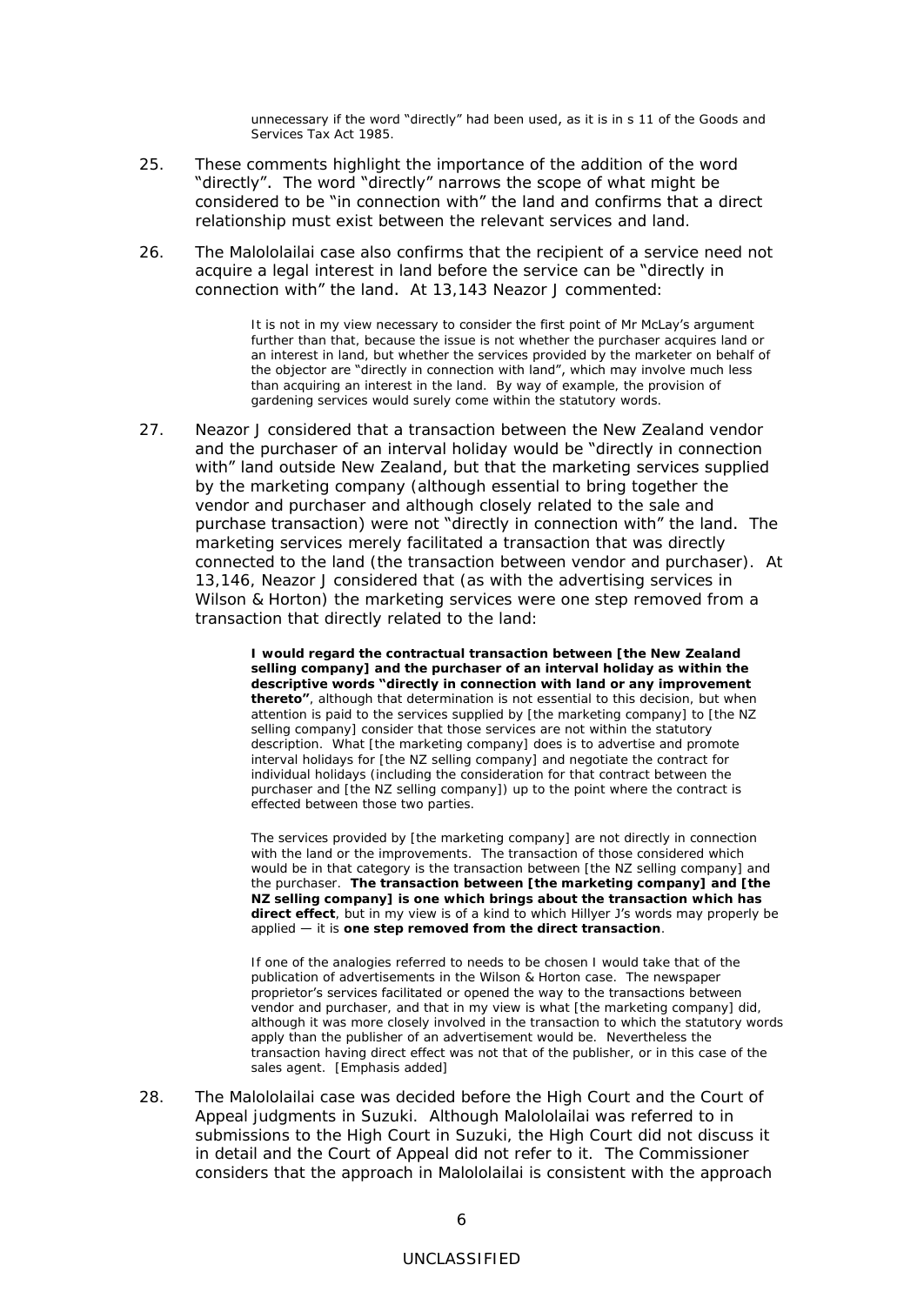taken in *Wilson & Horton* and is not inconsistent with the *Suzuki* decisions. These cases support a narrow interpretation of the phrase "directly in connection with".

29. *Case T54* concerned the service of producing a video of Japanese honeymoon couples holidaying in New Zealand supplied by a Japanese company. Judge Barber considered that the services were not supplied "directly in connection with" the video camera or the blank tape used to create images (which were later edited to create the final video). Judge Barber considered that the video camera and blank tape were merely tools used to carry out the services and were not the object or objective of the services. He considered that the service provided was the creation of the final video. The judge concluded that the taxpayer had not provided services "directly in connection with" moveable personal property situated in New Zealand at the time the services were performed. This was because the video did not come into existence until after the taxpayer's services had been performed and at that time the video was outside New Zealand. At 8,414–8,415, Judge Barber said:

> The resultant video cassette did not come into existence until after the relevant services had been performed. It was not "situated inside New Zealand at the time the services are performed". Until then it was only a blank tape. There is no other relevant moveable personal property to which the objector's service could be regarded as supplied "directly in connection with". Insofar as there is a connection between the said videoing services and the said blank tape (which fills up during the day) and camera and equipment, that connection is not a "direct" connection. That particular tape is only part of the equipment involved in the process of creating another tape — the resultant videotape cassette. Tools and equipment are aids to the supply of such videoing services, and are not the objects of such services. Those services could be regarded as supplied directly in connection with the Japanese tourists who, of course, are not moveable personal property.

30. *Case T54* is distinguishable on its facts from the types of situations addressed in this item, because it is not possible to argue that land did not exist before legal services are provided (an argument that was accepted in *Case T54*).

## **Test of whether services are "directly in connection with" land in New Zealand**

- 31. The *following* principles on the interpretation of the phrase "directly in connection with" can be drawn from the above cases:
	- Whether there is sufficient relationship between two things, so as to be "in connection with" each other, is a matter of fact and degree and impression and the evaluation of whether there is a sufficient relationship between these two things requires a common sense assessment of the factual situation. Each case depends on its own facts and the particular statute under consideration (*Case E84*).
	- The inclusion of the word "directly" in section  $11A(1)(k)(i)$  indicates that a close connection would be required between a service and land for the service to be regarded as a service that is supplied "directly in connection with" the land (*Malololailai*).
	- Although there must be a direct relationship between the service and the property, for the service to be directly in connection with that property, the non-resident to whom the service is provided need not own or be entitled to the use or possession of the particular property (*Suzuki*).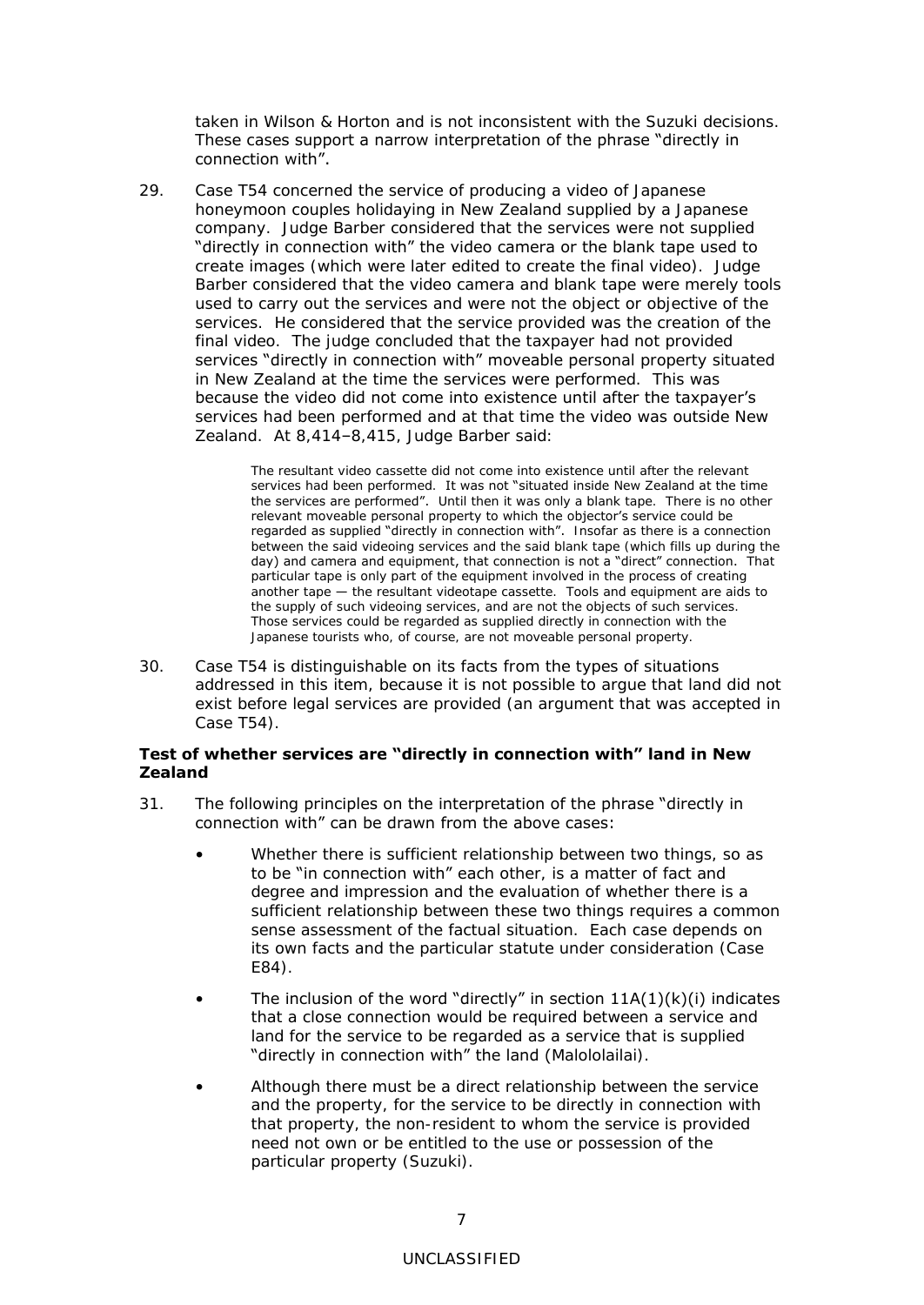- Services that are "directly in connection with" land clearly include services that have a physical effect on the land, such as gardening or repairs to improvements to land (*Malololailai*).
- Services that merely bring about or facilitate a transaction that has direct effect on land and which are one step removed from a transaction that has a direct effect on the land are not supplied "directly in connection with" the land (*Wilson & Horton*, *Malololailai*). This though is a matter of fact and degree as discussed above.
- If the service could not have been performed but for the existence of the land, this may suggest that the service is supplied "directly in connection with" the land, but this factor is not conclusive (*ARA*; *Suzuki*).
- 32. As a close relationship is required between the relevant services and land in New Zealand, the services must be supplied directly in connection with specific land to fall within s  $11A(1)(k)(i)(A)$ .

### **Legal services**

- 33. Legal services that may be supplied to non-residents include:
	- *Legal services relating to transactions involving the sale and purchase of land in New Zealand*

An analogy can be drawn between the marketing services considered in the *Malololailai* case and legal services for the sale and purchase of land in New Zealand. In *Malololailai*, the court held that the marketing services did not have a direct effect on the land and that they merely facilitated a transaction that had a direct effect on the land (that is, the sale and purchase between the vendor and purchaser). Legal services relating to the sale and purchase of land facilitate or give effect to a transaction between the vendor and purchaser. These have a direct effect on the land but are one step removed from that transaction. Accordingly, legal services relating to the sale and purchase of land in New Zealand (including the drafting of an agreement for the sale and purchase of land in New Zealand, legal advice in relation to a sale and purchase transaction and ancillary or related services leading up to the completion of a sale and purchase transaction) are not services that are supplied "directly in connection with" the land that is the subject of the transaction. Therefore, such services are zero-rated under s  $11A(1)(k)$ .

• *Legal services relating to transactions involving the lease, licence or mortgage of land in New Zealand or legal services relating to easements, management agreements, construction agreements, trust deeds, guarantees and other agreements concerning land in New Zealand*

The same reasoning as above applies to legal services relating to transactions involving the lease, licence or mortgage of land in New Zealand or legal services relating to easements, management agreements, construction agreements, trust deeds, guarantees and other agreements concerning land in New Zealand. These services are provided to a person who enters into a transaction that would have direct effect on the land. However, such legal services are at least one step removed from the land that is the subject matter of the transactions. These services merely assist in bringing about or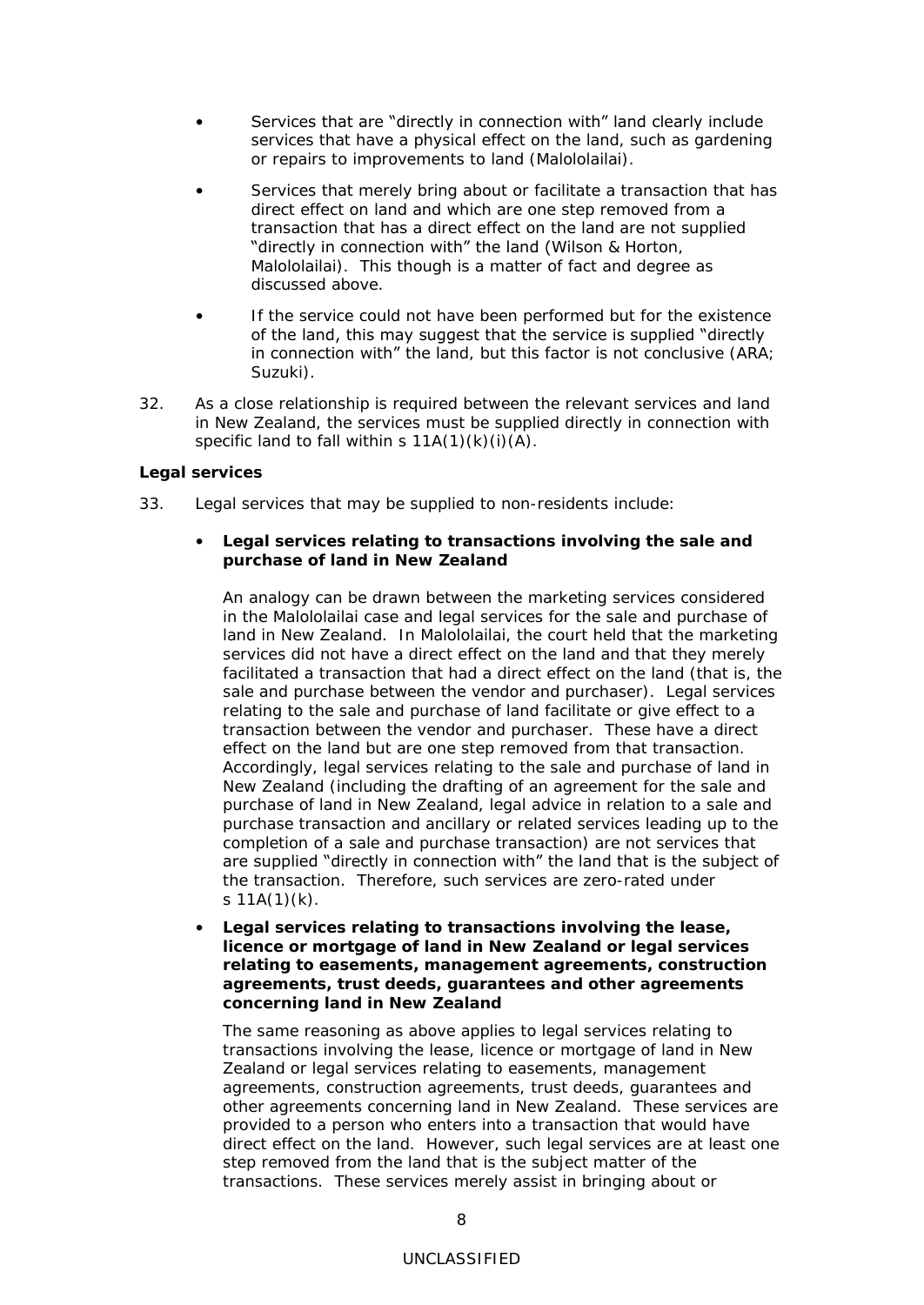facilitating a transaction that has direct effect on the land. Accordingly, legal services relating to transactions involving the lease, licence or mortgage of land in New Zealand or legal services relating to easements, management agreements, construction agreements, trust deeds, guarantees and other agreements concerning land in New Zealand (including the drafting of agreements relating to these transactions and the provision of legal advice for such transactions) are not supplied "directly in connection with" the land that is the subject of these transactions. Such services are zero-rated under s 11A(1)(k).

• *Legal representation in disputes in relation to land in New Zealand*

Legal services involving representation in disputes relating to land in New Zealand (including drafting court documents, court appearances, representation in negotiations and settlements, and general advice) are also one step removed from the land to which the dispute relates. These services may be supplied as a consequence of a transaction that has direct effect on the land. However, consistent with the approach taken in *Malololailai*, the services are not supplied "directly in connection with" the land to which the dispute relates. Therefore, these services are also zero-rated under s 11A(1)(k).

**Subsections (2), (3) and (3B)**

- 34. The Arrangement to which this Ruling applies states that the non-resident recipient of the supply is outside New Zealand at the time the services are performed. Sections 11A(2), 11A(3) and 11A(3B) are relevant when considering whether a person is outside New Zealand or whether the services are received in New Zealand.
- 35. Section 11A(2) ensures that GST is charged on the supply of services that are consumed in New Zealand but are contracted for by a non-resident who is outside New Zealand. It provides that s 11A(1)(k) does not zerorate services supplied to a non-resident if another person (including an employee or company director of the non-resident) receives the performance of those services in New Zealand.
- 36. Section  $11A(3)$  defines the phrase "outside New Zealand" for s  $11A(1)(k)$ . It relates to non-resident companies and unincorporated bodies and provides that a non-resident company or unincorporated body that has a minor presence in New Zealand, or whose presence is not effectively connected with the supply of services, will remain outside New Zealand.
- 37. Section 11A(3B) also defines the phrase "outside New Zealand" for s 11A(1)(k). This provision relates to natural persons and provides that a natural person who has a minor presence in New Zealand that is not directly in connection with the supply of services will remain outside New Zealand.
- 38. The phrase "directly in connection with" has been considered for s 11A(1)(k). It will have the same meaning in the context of s 11A(3B).
- 39. What constitutes a minor presence will be determined very much by the facts of the particular case. "Minor" is a relative expression. What is minor is therefore a question of degree and should be regarded as relative to the size or volume of the supplies. A "minor presence" is a presence that is relatively small or unimportant or incidental to the services being supplied. In determining whether a presence is minor, the relative size or importance of the presence of the entity or person when compared with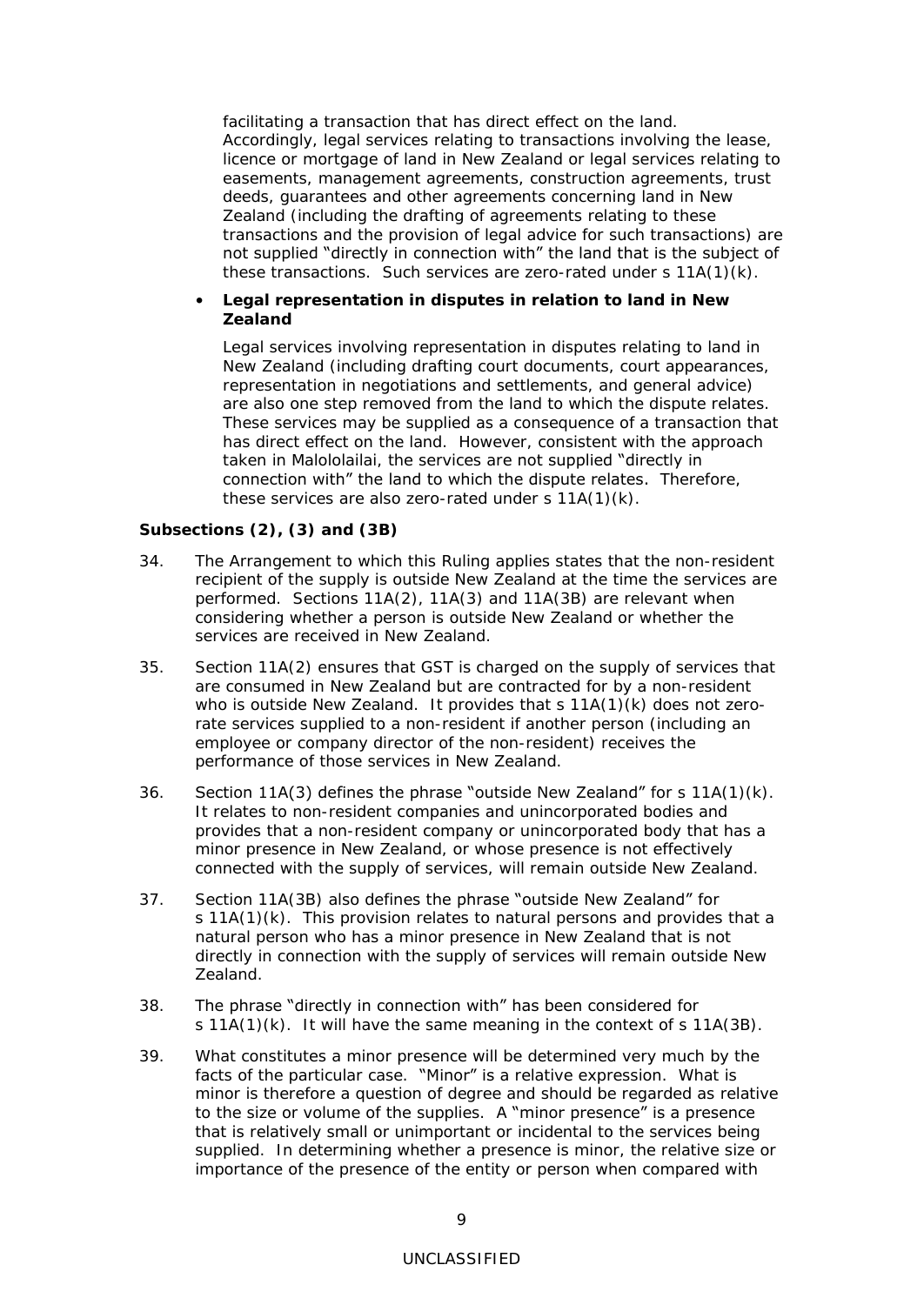the presence of the New Zealand supplier must be considered. This will involve a consideration of, inter alia, the relative numbers of people connected with the supply, the amount of time spent in connection with the supply by those people and the relative importance of the people to the services being supplied.

- 40. The test of "effectively connected" is also a question of fact. The relationship of the supply with the presence in New Zealand must be more than remotely connected, but can be more than one step removed from the presence. The phrase is therefore broader than the phrase "directly in connection with". If the presence is attributable to the supply in question, then it is very likely that the presence will be effectively connected with that supply.
- 41. Discussion of these provisions and some relevant examples are set out in:
	- "GST Treatment of Exported Services" *Taxation Information Bulletin* Vol 11, No 9 (October 1999): 12, and
	- "Zero-rated Services Supplied to Non-Residents" *Taxation Information Bulletin* Vol 26, No 7 (August 2014): 98.

### **Example**

- 42. Steve, who is a US resident, comes to New Zealand with a view to purchasing land for investment purposes. He returns to the US and continues to carry on negotiations for the purchase of land from a distance. Tracey, a New Zealand solicitor, arranges for searches of the land in Land Information New Zealand's records to be carried out and obtains a LIM report from the local authority. She provides advice on tax issues relating to the purchase, whether Overseas Investment Commission consent to the purchase is required and general legal advice regarding the transaction. Tracey then drafts an agreement for sale and purchase, which is signed by both parties. She also advises Steve regarding a mortgage to be secured over the land, drafts a transfer to be signed by the vendor and attends to settlement of the transaction.
- 43. After settlement, Steve telephones a real estate agent and arranges for the property to be leased. Tracey drafts the lease and negotiates with the lessee's solicitor regarding the form of the lease. The lease is signed and the lessee takes occupation of the property.
- 44. The legal services provided by Tracey either facilitate transactions between Steve and the vendor, the mortgagee or the lessee that have a direct effect on the land (by creating or changing legal interests in the land) or arise as a consequence of these transactions. However, Tracey's legal services are one step removed from transactions that directly affect the land. The legal services are not supplied directly in connection with land in New Zealand. Therefore, the services will be zero-rated under s 11A(1)(k), provided Steve:
	- remains a non-resident; and
	- is outside New Zealand at all times when these services are performed, or
	- has only a minor presence in New Zealand that is not directly in connection with the supply of the services.

### UNCLASSIFIED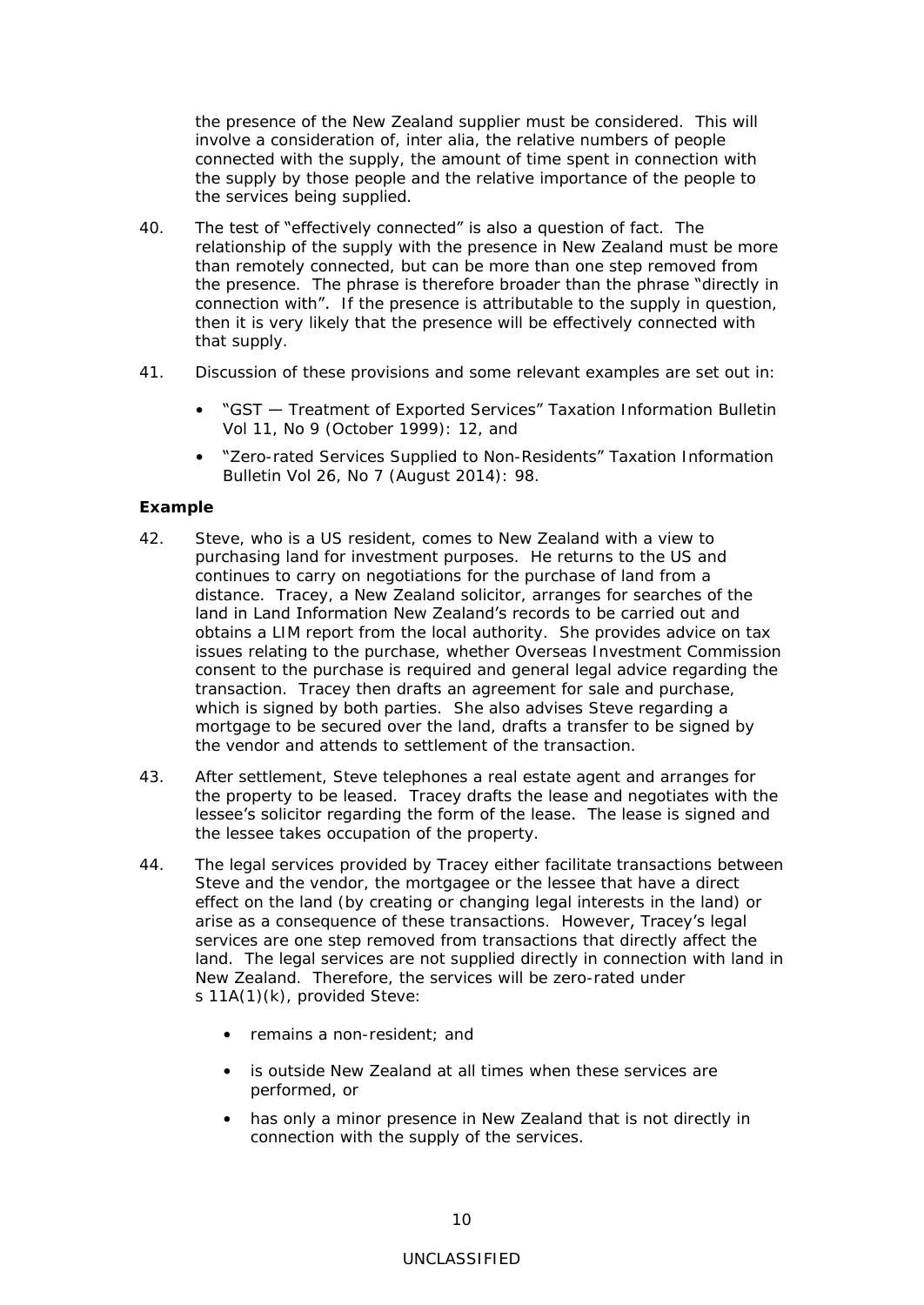### <span id="page-12-0"></span>**References**

**Expired Rulings**

BR Pub 07/03 "Legal services provided to nonresidents relating to transactions involving land in New Zealand" *Tax Information Bulletin* Vol 19, No 6 (July 2007): 4

BR Pub 10/09 "Legal services provided to nonresidents relating to transactions involving land in New Zealand" *Tax Information Bulletin* Vol 22, No 9 (October 2010): 2

**Subject references** Legal services Zero-rating provisions **Legislative references** Goods and Services Tax Act 1985, ss 11A(1)(k), 11A(2), 11A(3), 11A(3B)

**Case references**

*Auckland Regional Authority v CIR* (1994) 16 NZTC 11,080 (HC) *Wilson & Horton Ltd v CIR* (1994) 16 NZTC 11,221 (HC); (1995) 17 NZTC 12,325 (CA)

*Case S88* (1996) 17 NZTC 7,551 *Case T54* (1998) 18 NZTC 8,410 *CIR v Suzuki New Zealand Ltd* (2000) 19 NZTC 15,819 (HC); (2001) 20 NZTC 17,096 (CA)

*Malololailai Interval Holidays New Zealand Ltd v CIR* (1997) 18 NZTC 13,137 (HC)